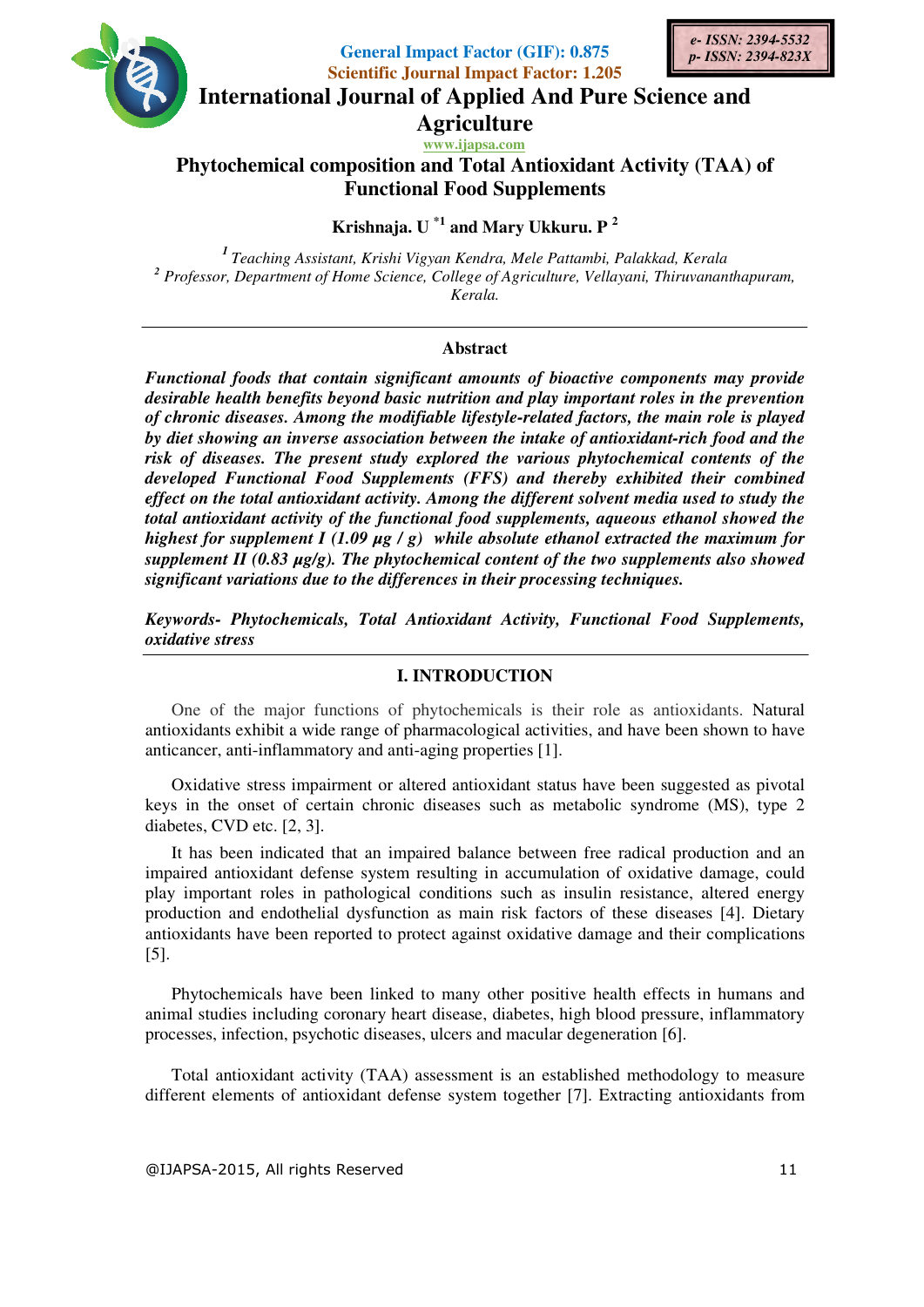plant material most often involves the method of solvent extraction. The choice of solvent has been shown to have a significant influence on the concentration of antioxidants extracted [8].

Studies have shown that phytochemical extracts from food exhibit strong antioxidant and antiproliferative activities and that the major part of total antioxidant activity is from the combination of phytochemicals. The additive and synergistic effects of phytochemicals in foods are responsible for these potent antioxidant and anticancer activities and that the benefit of a diet rich in natural bioactive compounds is attributed to the complex mixture of phytochemicals present in whole foods [9].

Hence, an attempt was taken to develop two functional food supplements (FFS) from naturally available food resources involving two different processing techniques. The developed FFSs were analyzed for their phytochemical properties. The total antioxidant activity (TAA) of the supplements which is the combined effect of various phytochemical constituents was analyzed using different solvent extracting medium.

## **II. MATERIALS AND METHODS**

## **2.1. Selection of ingredients.**

Food substances containing bioactive compounds, which has got greater health benefits and therapeutic effects, but are less utilized or consumed in the daily diet, were selected for the formulation of FFS. Thus based on the support from the previous scientific investigations, the constituents for the FFS was chosen to contain Barley, Ragi, Banana (Rasakadhali / Njalipoovan - mature, unripe), Defatted Soy Flour, Drumstick leaves powder and Mushroom powder in different proportions. The materials for the study was procured locally and processed in the laboratory.

## **2.2. Standardization of FFS.**

In the first processing technique (I), the constituents were dried individually in a cabinet drier, powdered mechanically, sieved thrice to obtain a fine powder and then blended into different proportions to formulate the FFS (I). In the second processing technique (II), fermentation followed by dehydration was the processing techniques. Ragi was cleaned, washed, allowed to soak in triple the amount of water for 12 hrs, drained excess water, kept covered in a muslin cloth, allowed to germinate for 24hrs, cabinet dried for four hours, then powdered, sieved and packed. The other constituents were dried individually, powdered mechanically and then packed separately to formulate the FFS II. Approximate proportion of ingredients for formulating the supplement is as follows: Barley – 20 to 40 per cent, Ragi – 20 to 30 per cent, Banana powder – 20 to 40 per cent, Defatted Soy Flour - 15 to 20 per cent, Drumstick leaves powder – 0 to 10 per cent, Mushroom powder - 0 to10 per cent. The best identified FFSs were further investigated in depth for their phytochemical compositionss and total antioxidant activity (TAA).

## **2.3. Estimation of phytochemical composition.**

The phytochemical contents of the identified FFSs were estimated using standard procedure.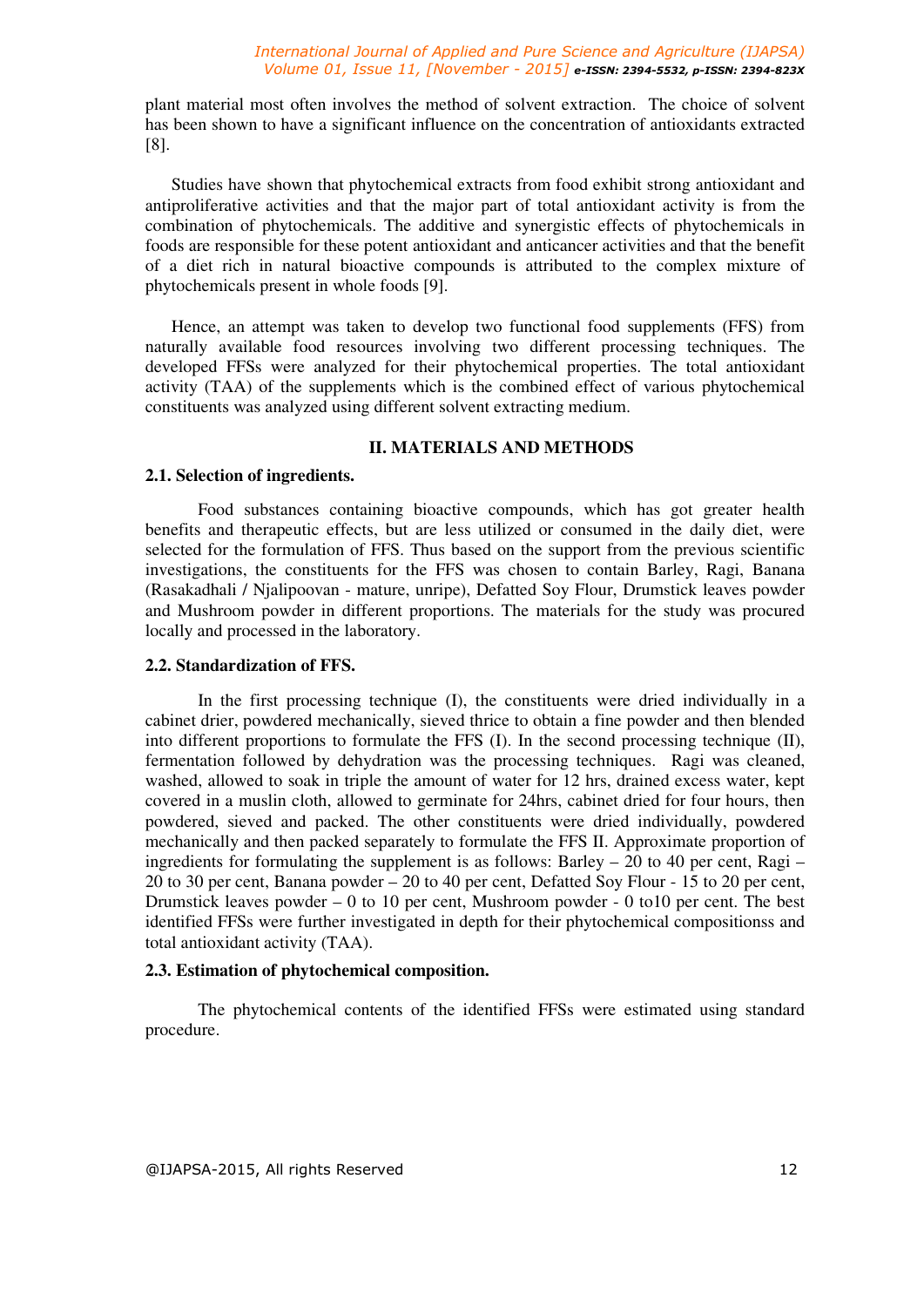| Phytochemicals       | Method                                      |  |  |
|----------------------|---------------------------------------------|--|--|
| Flavonoid            | Bohm and Kocipai-Abyazan (1974) [10]        |  |  |
| Poly phenols         | Sadasivam and Manickam (1992) [11]          |  |  |
| Tannin               | Sadasivam and Manickam (1992) [11]          |  |  |
| Saponin              | Obdoni and Ochuko (2001) [12]               |  |  |
| Alkaloid             | Harborne method (1973) [13]                 |  |  |
| Oxalates             | Colorimetric method (AOAC, 2005) [14]       |  |  |
| Vitamin <sub>C</sub> | Sadasivam and Manickam (1992) [11]          |  |  |
| Vitamin E            | AOAC (2005) - HPLC [14]                     |  |  |
| ß- carotene          | Colorimetric method -Sadasivam and Manickam |  |  |
|                      | (1992) [11]                                 |  |  |

## **Table 01. Analytical procedures for phytochemicals**

## **2.4. Determination of Total Antioxidant Activity (TAA).**

The antioxidant activity of the extracts was evaluated by the phosphomolybdenum method according to the procedure of Prieto *et al.* (1999) [15]. The assay is based on the reduction of Mo (VI)–Mo (V) by the extract and subsequent formation of a green phosphate/Mo (V) complex at acid pH. The sample was extracted using various solvents like petroleum ether, Chloroform – water mixture, Acetic acid, Acetone, Ethanol, Aqueous Ethanol, n Butanol, Benzene, Ethyl acetate, Diethyl ether and Hot water. 0.3 ml of extract was combined with 3ml of reagent solution (0.6M sulfuric acid, 28mM sodium phosphate and 4mM ammonium molybdate). The tubes containing the reaction solution were incubated at  $95^{\circ}$  C for 90 min. Then the absorbance of the solution was measured at 695 nm using a spectrophotometer against blank after cooling to room temperature. The respective solvent (0.3 ml) in the place of extract is used as the blank. The antioxidant activity is expressed as the number of equivalents of ascorbic acid.

### **2.5. Statistical analysis:**

The statistical processing of the data obtained from all studies is expressed as Mean  $\pm$ standard deviation (SD) of three separate experiments using the computer programme Excel. Student's't' test were achieved to calculate significant differences in the treatment means.

## **III. RESULTS & DISCUSSION**

The best combination of the constituents for FFS I and II was identified based on their computed nutritional qualities, amino acid scores, phytonutrient contents and sensory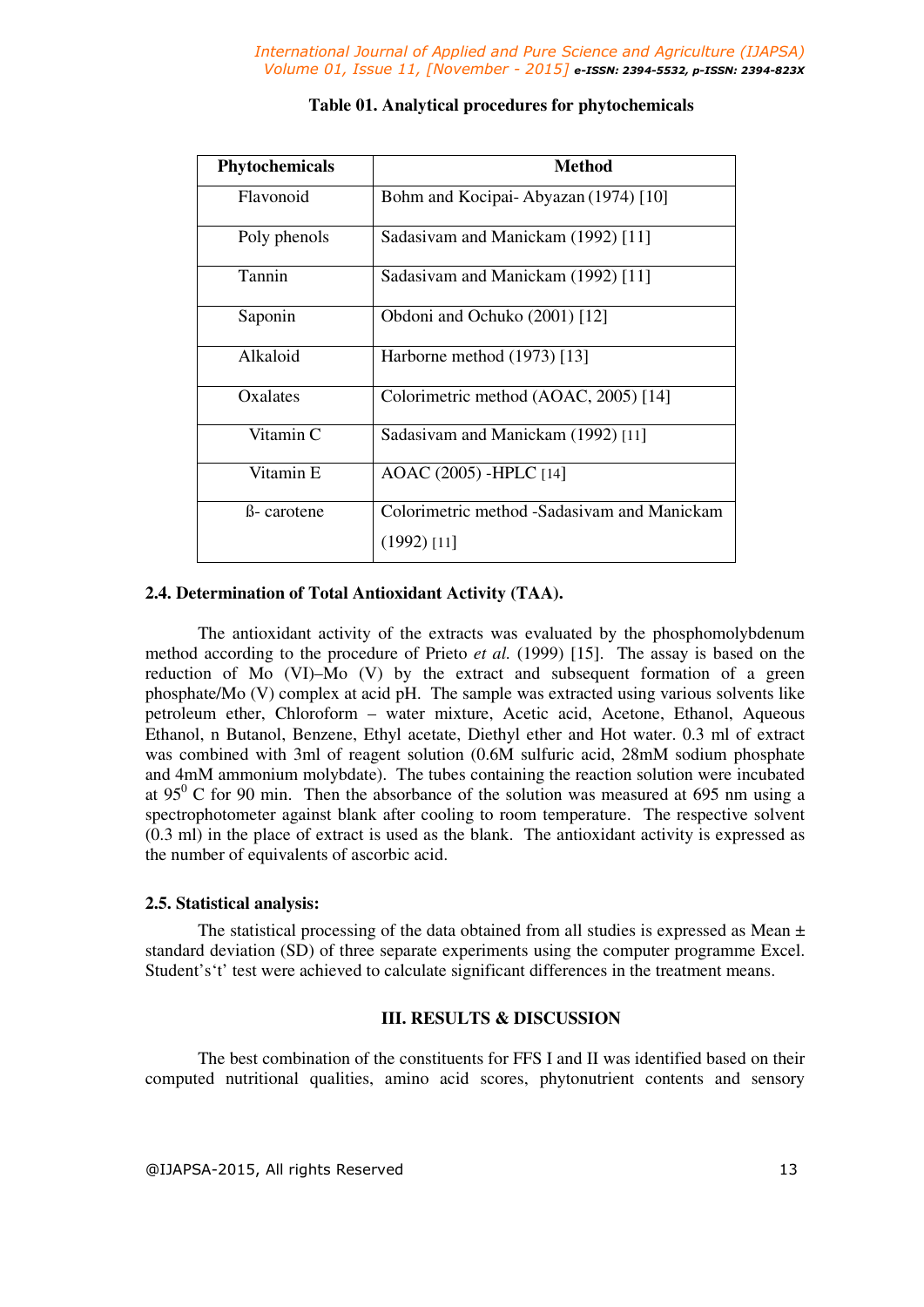attributes. The identified combination from the dehydration technique was denoted as FFS I and that from the fermentation technique was denoted as FFS II.

## **3.1. Phytochemical composition of Functional Food Supplements I & II**

The phytochemicals are found to possess therapeutic functions like antioxidant and reducing properties. Flavonoids and sulfur-containing compounds are classes of compounds that may be important in reducing the risk of atherosclerosis and other lifestyle diseases. Within these categories are multiple possible compounds, most of which are not well characterized and whose modes of action has to be established [16].

| <b>Constituents</b><br>$(\text{per }100 \text{ g})$ | <b>FFSI</b> | <b>FFS II</b> | t values  |
|-----------------------------------------------------|-------------|---------------|-----------|
| Flavonoids $(\% )$                                  | 4.6         | 1.23          | 142.79**  |
| Poly phenols (mg)                                   | 73.25       | 48.25         | $19.61**$ |
| <b>Tannin (Tannic Acid</b><br>Equivallence, mg)     | 10.09       | 5.77          | $23.15**$ |
| Saponin $(\%)$                                      | 3.64        | 1.28          | $14.55**$ |
| Alkaloids $(\% )$                                   | 0.8         | 0.2           | 47.38**   |
| Oxalates (mg)                                       | 5.32        | 1.92          | 42.79**   |
| Phytates (mg)                                       | 155         | 93.5          | $26.73**$ |

# **Table 02. Phytochemical composition of FFS I & II**

Polyphenols which are derived mostly from plant foods are widely distributed in the human diet. Dietary total polyphenol intake could be as high as 1 g/d, which is much higher than all other classes of phytochemicals and known dietary antioxidants e.g. antioxidant vitamins [17].

The major classes of polyphenols are flavonoids. Several in vitro and in vivo studies have suggested that dietary flavonoids, may induct an antioxidant defense system and exert beneficial effects on the vascular system via an improving endothelial function and inhibiting low density lipoprotein oxidation [18]. Moreover, higher intake of flavonoids is associated with good health and wellbeing. The flavonoid contents of FFS I was 4.6 per cent while FFS II was found to contain 1.23 per cent which was highly significant at 5 per cent level. Fermentation technique involved in the processing of FFSs might have contributed to the reduction of flavonoids in FFS II.

From the above table, it was noted that the tannin contents of FFS I and II were 10.09 mg and 5.77 mg respectively. Tannins (tannic acids) and saponins are responsible for the antibacterial activity of the plant seed extracts [19].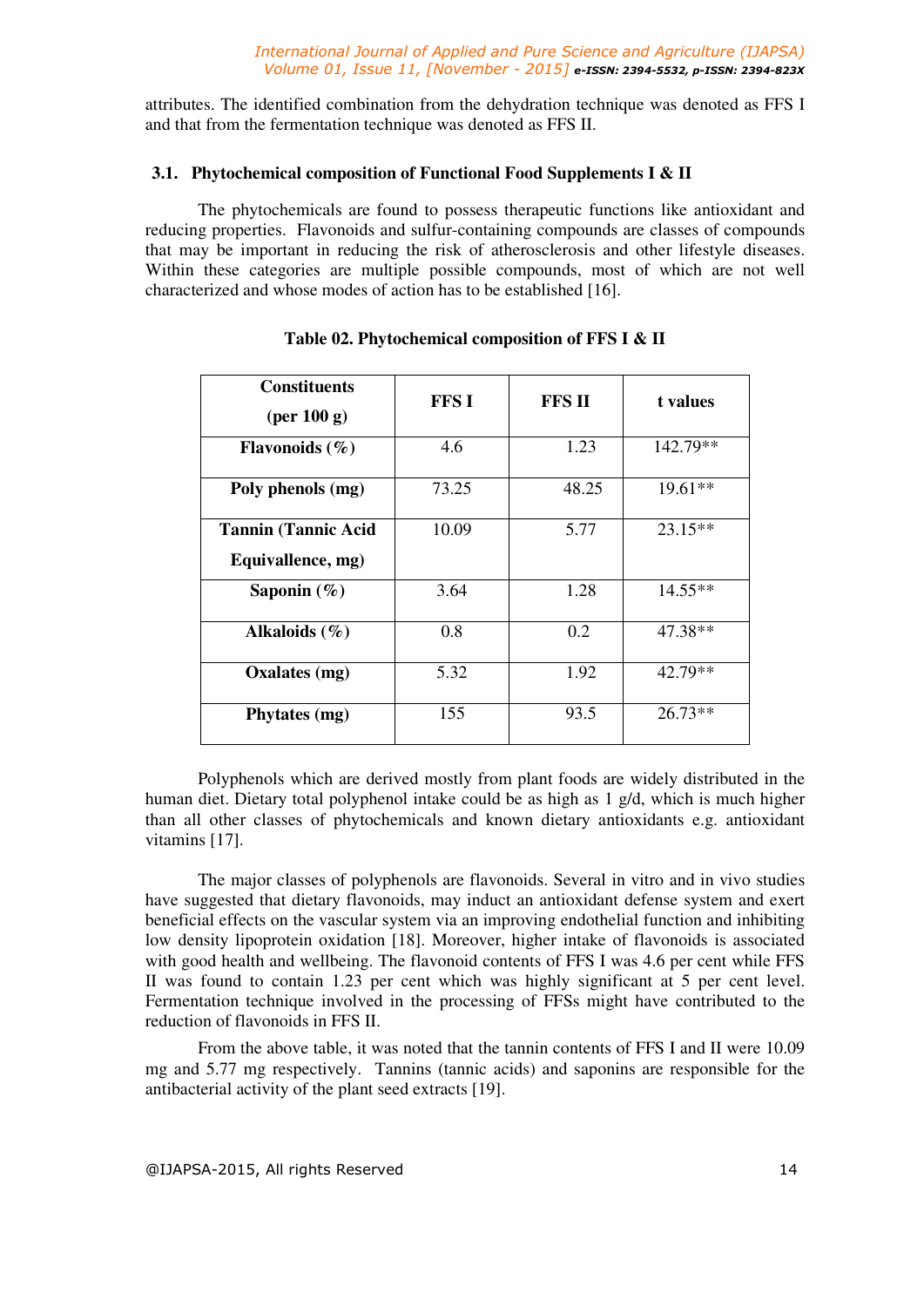

**Fig: 1 Effect of processing on flavanoids, saponins & alkaloids of FFS I & II** 

**Fig: 2 Effect of processing on phytochemicals of FFS I & II**



The results indicated that the phytochemicals viz. polyphenols, alkaloids, saponins, oxalates, tannins and phytates analyzed in FFS I & II follows a similar pattern of reduction on fermentation as that of flavonoids.

## **3.2. Total Antioxidant Activity (TAA) of Functional Food Supplements I & II.**

The consumption of dietary antioxidants will help to prevent free radical damage. Antioxidants have the ability to scavenge free radicals by inhibiting the initiation step or interrupting the propagation step of oxidation of lipid and as preventive antioxidants which slow the rate of oxidation by several actions [20].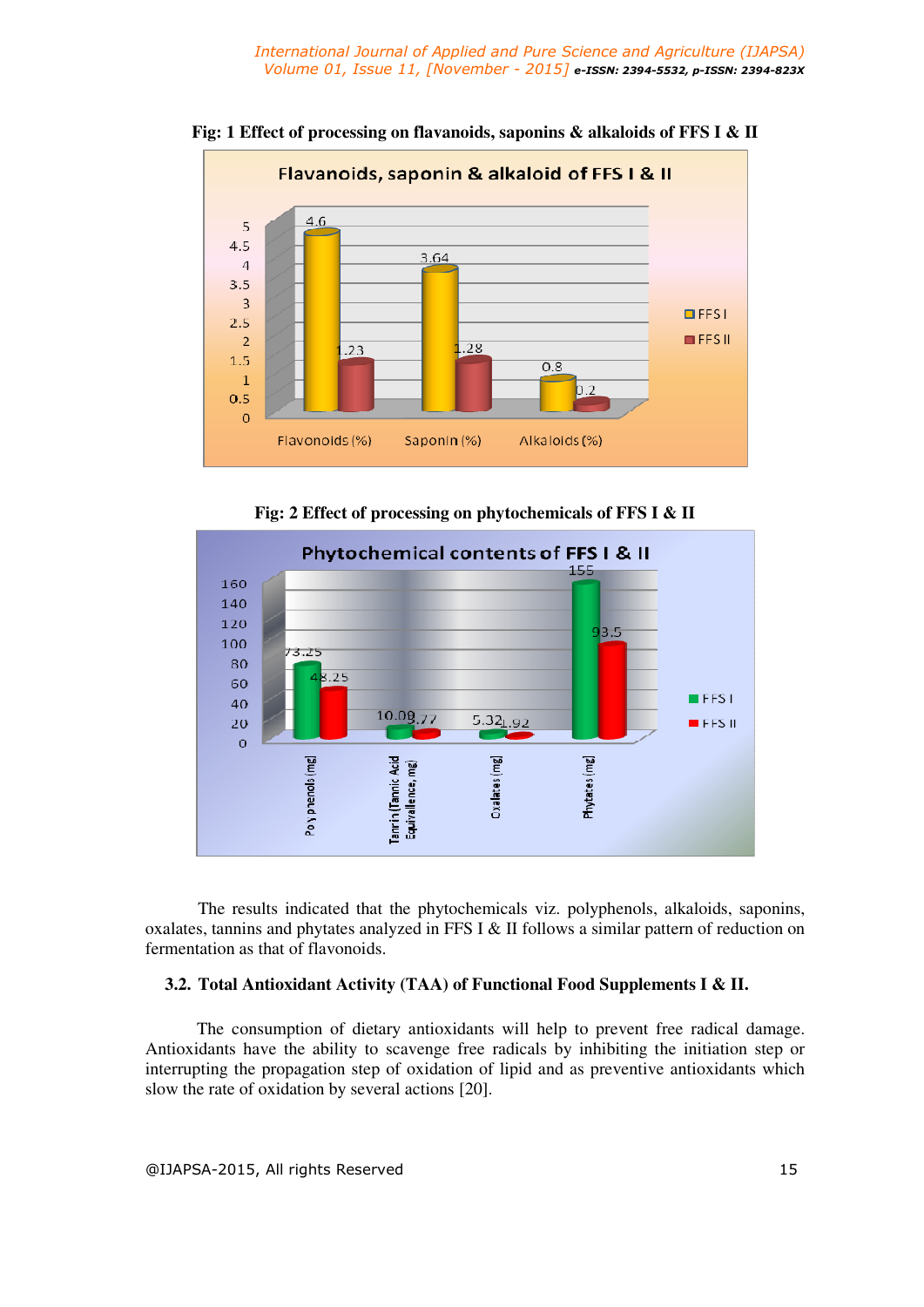*International Journal of Applied and Pure Science and Agriculture (IJAPSA) Volume 01, Issue 11, [November - 2015] e-ISSN: 2394-5532, p-ISSN: 2394-823X*

| <b>SOLVENTS</b>                     | <b>FFS I</b> | <b>FFS II</b> | <b>Mean</b> |  |
|-------------------------------------|--------------|---------------|-------------|--|
| <b>Petroleum ether</b>              | 0.84         | 0.62          | 0.728       |  |
| CHCl <sub>3</sub> :H <sub>2</sub> 0 | 0.95         | 0.66          | 0.803       |  |
| <b>Acetic acid</b>                  | 0.68         | 0.51          | 0.594       |  |
| <b>Acetone</b>                      | 0.80         | 0.60          | 0.698       |  |
| <b>Ethanol</b>                      | 0.98         | 0.83          | 0.901       |  |
| <b>Aqueous Ethanol</b>              | 1.09         | 0.82          | 0.953       |  |
| n butanol                           | 0.74         | 0.53          | 0.633       |  |
| <b>Benzene</b>                      | 0.75         | 0.55          | 0.648       |  |
| <b>Ethyl</b> acetate                | 0.95         | 0.66          | 0.803       |  |
| Diethyl ether                       | 0.61         | 0.49          | 0.55        |  |
| <b>Hot water</b>                    | 0.57         | 0.41          | 0.488       |  |
| <b>Mean</b>                         | 0.811        | 0.607         |             |  |
| 345.21 **<br>$F_{(10,66)}$ Solvent  |              |               |             |  |
| Product<br>1869.89 **               |              |               |             |  |
| $13.33$ **<br>Solvent * product     |              |               |             |  |
| CD - solvent<br>0.022               |              |               |             |  |
| 0.009<br>$CD$ – product             |              |               |             |  |
| $CD$ – solvent $*$ product<br>0.023 |              |               |             |  |

Different solvent media were used to extract the total antioxidant activity of the developed FFS I and II. Results indicated that the total antioxidant activity of FFS I was 0.811  $\mu$ g / g and that of FFS II was 0.607  $\mu$ g / g. The total antioxidant activity (1.09  $\mu$ g / g) was highest when aqueous ethanol was used. But on the other hand, for FFS II (0.83  $\mu$ g / g) the maximum antioxidant activity was derived while using absolute ethanol as solvent extraction medium. However it could be noted that there was not much variation in the activity levels of aqueous ethanol (0.82 µg / g) and absolute ethanol in the case of FFS II. In both FFS I (0.57  $\mu$ g / g) & II (0.41  $\mu$ g / g), hot water extraction produced the least antioxidant activity.

For FFS I the total antioxidant activity of different solvents followed the pattern of aqueous ethanol> ethanol>  $CHCl<sub>3</sub>:H20>$  ethyl acetate > petroleum ether > acetone > benzene > n butanol > acetic acid > diethyl ether > hot water. On the other hand FFS II followed the pattern of ethanol> aqueous ethanol> CHCl3:H20> ethyl acetate > petroleum ether > acetone > benzene > n butanol > acetic acid > diethyl ether > hot water. This shows that both FFS I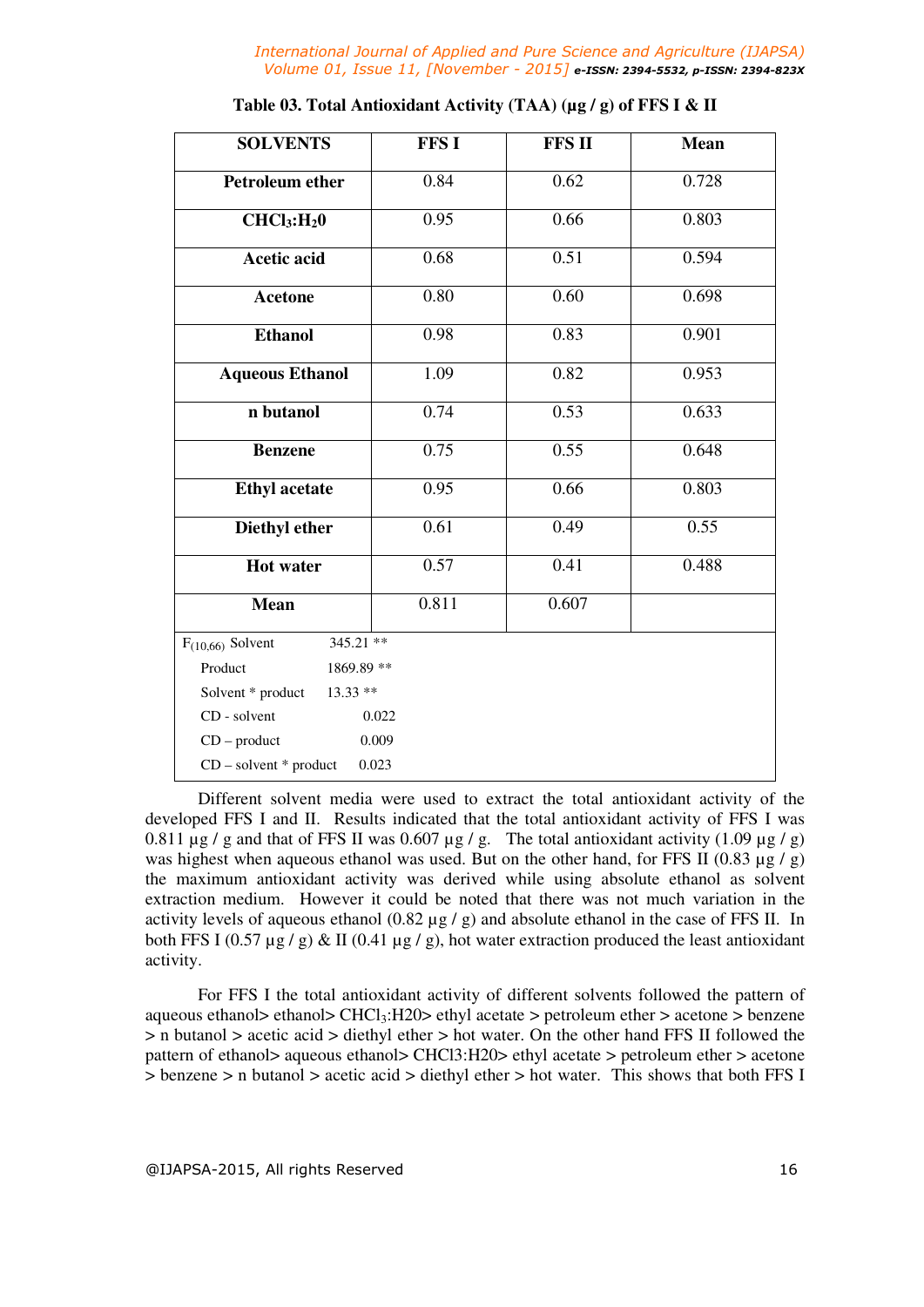& II follow a similar trend in the antioxidant activity levels on using different solvent extraction media.

The amount of the antioxidant components that can be extracted from a plant material is mainly affected by the vigor of the extraction procedure, which may probably vary from sample to sample. Amongst other contributing factors, efficiency of the extracting solvent to dissolve endogenous compounds might also be very important [21]. The polarity and solubility of the solvent and the compound also has a role in this activity.

Nout and Ngoddy [22] observed that during fermentation, the reduction of phytic acid, tannin and polyphenol is due to the enzymes like phytase, polyphenol oxidase etc. present in the food grain or micro flora content. Most of these compounds in plants could be removed by several processing methods such as soaking, germination, boiling, autoclaving, fermentation, genetic manipulation and other processing methods [23]. Thus fermentation technique involved in FFS II can be considered as the reason for its reduction in antioxidant activity.

### **IV. CONCLUSION**

Earlier, most of the phytochemicals were considered as anti nutrients and various processing techniques were applied to reduce their content. Later studies were carried out to justify the pharmacological effects of the phytochemicals in various diseases. Though there was considerable variation brought about in the phytochemical contents by the different processing techniques involved in the development of the FFSs, their high bio availability and increased therapeutic action is found to be much favourable.

However, it must also be taken into consideration that, though there was decrease in the phytochemicals in FFS II, fermentation has brought about favourable changes in the other nutrients and also it has increased the activities of the available phytochemicals.

 It could be concluded that various solvent extracts exhibited varying levels of TAA in FFS I & II, the antioxidant potency of both the supplements were highly significant. FFS I & II exhibit higher activities in preventing the reactive oxygen species (ROS) and free radicals from oxidizing. This in turn prevents lipid peroxidation and various chronic illnesses. This proves both FFS I & II to be equally good at scavenging properties. This might be brought about by the high levels of vitamins like beta carotene, Vitamin C & E and also selenium. Some of the phytochemicals like flavanoids, polyphenols etc are also found to exhibit greater antioxidant properties.

Functional food supplements from natural resources opens a wide market in the current situation. Thus FFS I with its higher phytochemical contents and FFS II with its higher potency and activity are on the same scales in exhibiting the disease preventing properties.

#### **BIBLIOGRAPHY**

- [1] Amadi BA., Ibiegbulem CO, Egbebu AC (2006) Assessment of the effect of aqueous extract of pawpaw (*Asimina triloba*) root on organ weights and liver functions of albino rats. *Int. J. Natural and Appl. Sci*. 2: 79-81.
- [2] Pérez-Matute P, Zulet MÁ, Martínez JA. (2009) Reactive species and diabetes:counteracting oxidative stress to improve health. *Curr Opin Pharmacol*, 9:771-779.
- [3] Valko M, Leibfritz D, Moncol J, Cronin MT, Mazur M, Telser J (2007) Free radicals and antioxidants in normal physiological functions and human disease. *Int J Biochem Cell Biol*, 39:44-84.
- [4] Grattagliano I, Palmieri VO, Portincasa P, Moschetta A, Palasciano G. (2008) Oxidative stress-induced risk factors associated with the metabolic syndrome: a unifying hypothesis. *J Nutr Biochem*, 19:491– 504.